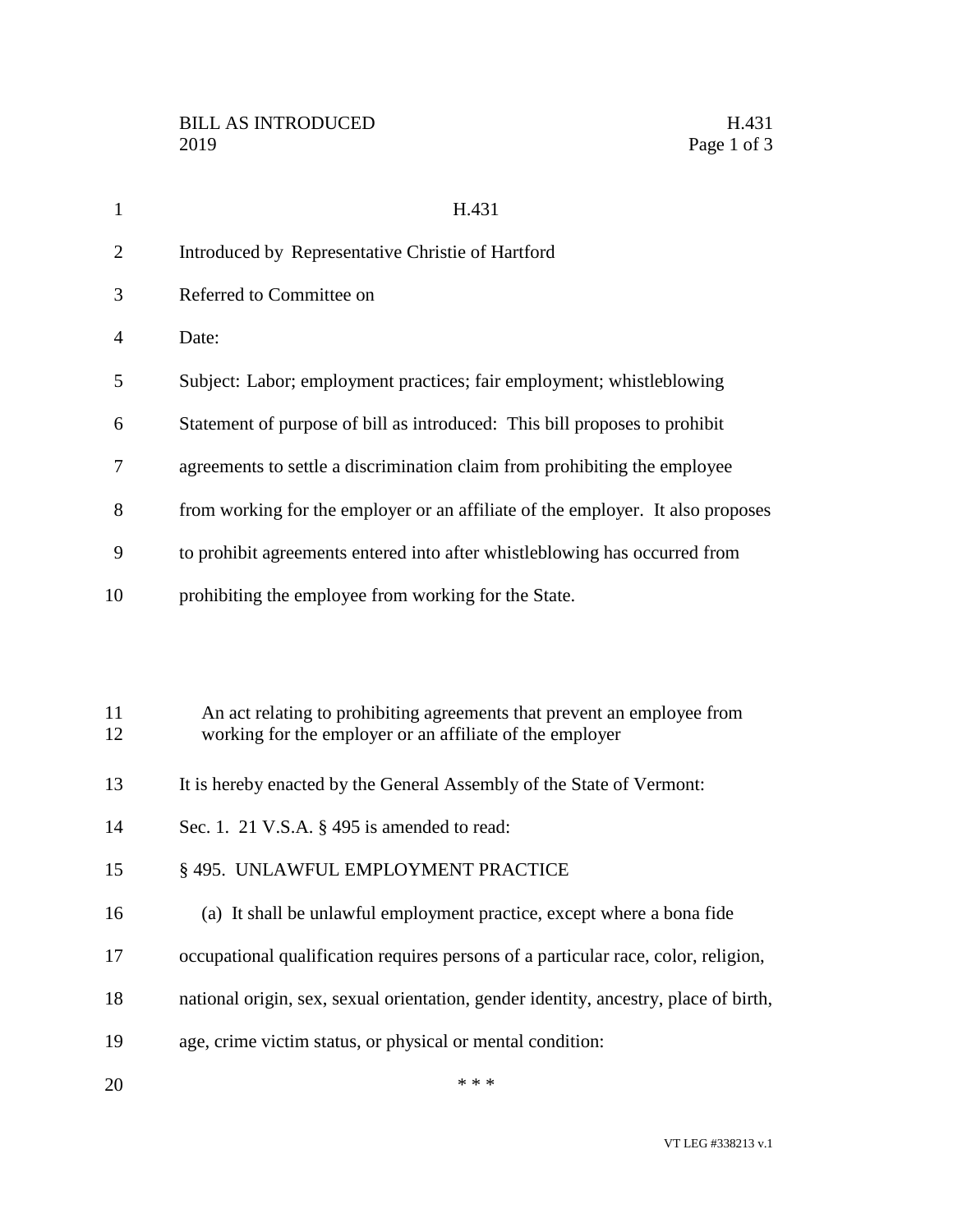| $\mathbf{1}$ | (i) An agreement to settle a claim of a violation of subsection (a) of this        |
|--------------|------------------------------------------------------------------------------------|
| $\mathbf{2}$ | section shall not prohibit, prevent, or otherwise restrict the employee from       |
| 3            | working for the employer or any parent company, subsidiary, division, or           |
| 4            | affiliate of the employer. Any provision of an agreement to settle a claim of a    |
| 5            | violation of subsection (a) of this section that violates this subsection shall be |
| 6            | void and unenforceable with respect to the individual who made the claim.          |
| 7            | Sec. 2. 21 V.S.A. § 495i is amended to read:                                       |
| 8            | § 495i. EMPLOYMENT BASED ON CREDIT INFORMATION;                                    |
| 9            | <b>PROHIBITIONS</b>                                                                |
| 10           | * * *                                                                              |
| 11           | $(e)(1)$ An employer shall not discharge or in any other manner discriminate       |
| 12           | against an employee or applicant who has filed a complaint of unlawful             |
| 13           | employment practices in violation of this section or who has cooperated with       |
| 14           | the Attorney General or a State's Attorney in an investigation of such practices   |
| 15           | or who is about to lodge a complaint or cooperate in an investigation or           |
| 16           | because the employer believes that the employee or applicant may lodge a           |
| 17           | complaint or cooperate in an investigation.                                        |
| 18           | An agreement to settle a claim of a violation of this section shall not            |
| 19           | prohibit, prevent, or otherwise restrict the employee from working for the         |
| 20           | employer or any parent company, subsidiary, division, or affiliate of the          |
| 21           | employer. Any provision of an agreement to settle a claim of a violation of        |